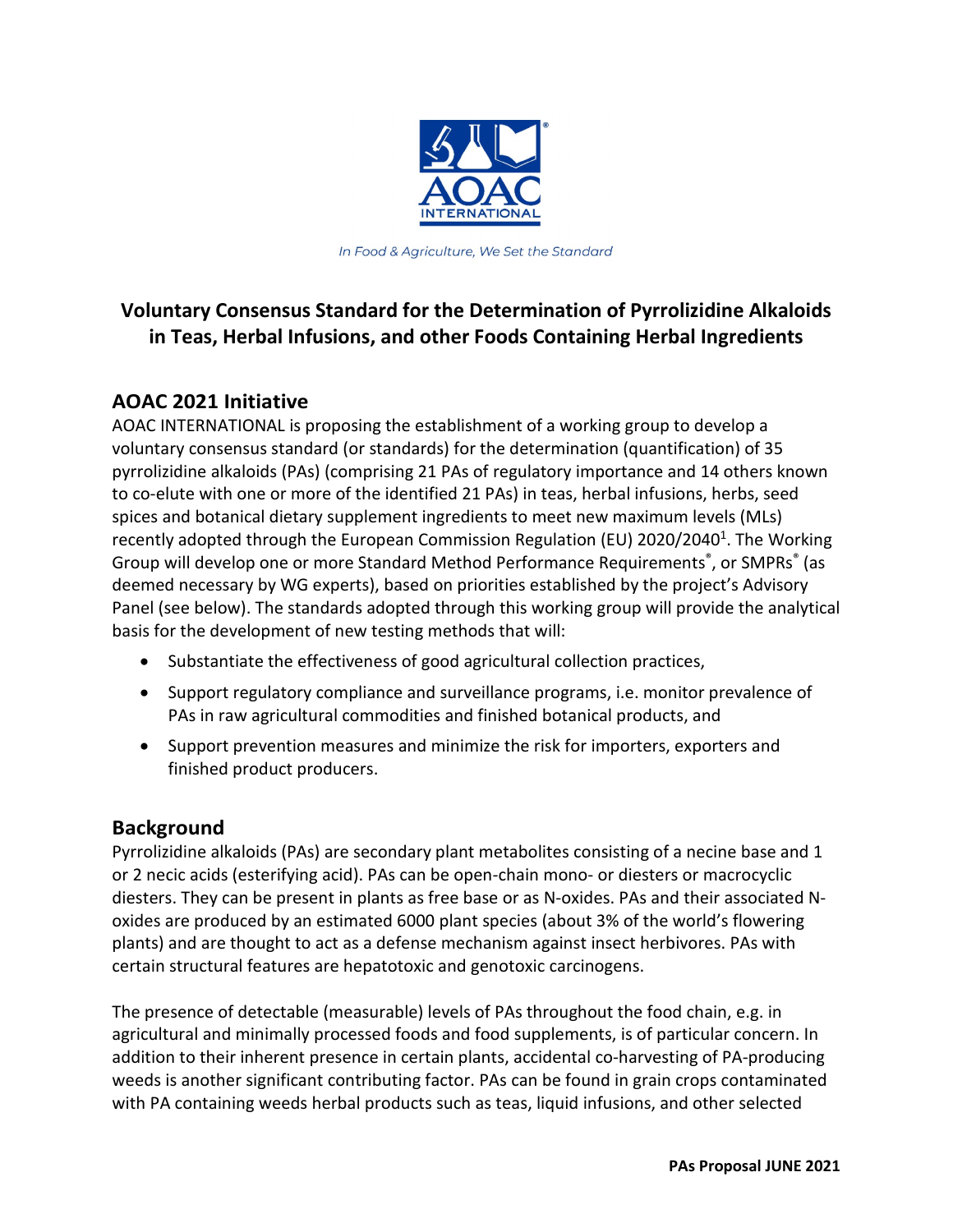botanicals and spices. They have also been detected in foods of animal origin (milk, honey, egg, offal) though in very low amounts (ppb). This is attributed to animal grazing on PA-producing plants or feeds.

In the United States, the U.S. Food and Drug Administration (US-FDA) since the early 2000s has taken the unofficial position for a zero-tolerance policy for PAs<sup>2,3</sup>. This position arose principally through concerns with the marketing of supplements that contain the herbal ingredient comfrey, as these plants are known sources of PA; and a recognition that these compounds present a considerable threat to human health. Regarding the establishment of maximum tolerance levels, the US-FDA took the position that no level of PA is acceptable and did not believe that there is adequate scientific evidence to establish an exposure level that would present no harm to consumers.

In contrast, the EU took a more measured and actionable approach over those years to keep levels of PAs in the food chain as low as reasonably achievable through guidance on good agricultural practices, periodically updated risk assessments on exposure estimates and consumption data in products susceptible to PA contamination. In December 2020, however, Commission Regulation (EU) 2020/20401 finally established maximum levels (MLs) for the sum of 35 PAs in teas, herbal infusions (including those for infants and young children), pollen and pollen products, and other food and dietary commodities.

Of those PAs characterized and of toxicological relevance, 21 occur in quantifiable amounts. These are the focus for the newly established EU MLs and present a new challenge analytically. To date, two laboratory testing approaches (sum parameter analysis and targeted analysis) are employed for the quantification of these PAs in commodities of importance. Each consists of a complex multi-step protocol for sampling, sample preparation and LC-MS/MS analysis; and are based on the quantified sum of these 21 analytes. However, accurate quantification for regulatory purposes using current testing paradigms may not always be possible. Fourteen (14) additional, naturally occurring isomers display chromatographic patterns (by LC retention times and MS fragmentation) that are indistinguishable by currently available methodologies. Similarly, the ratio of PA forms (PA-*N*-oxide and its free tertiary base) create uncertainty in accurate ML quantification.

## **Seeking Support**

The Pyrrolizidine Alkaloids Advisory Panel will be comprised of funding organizations to determine initial priorities and working group strategies. This panel will meet quarterly to review progress and consider additional objectives based on working group accomplishments and any new challenges that may arise. The projected funding level needed to complete this initiative as described is \$80,000 (see Appendix 1 for services provided). We are asking organizations to join this important project for a contribution of \$10,000. Other levels of contributions will be considered as well\*.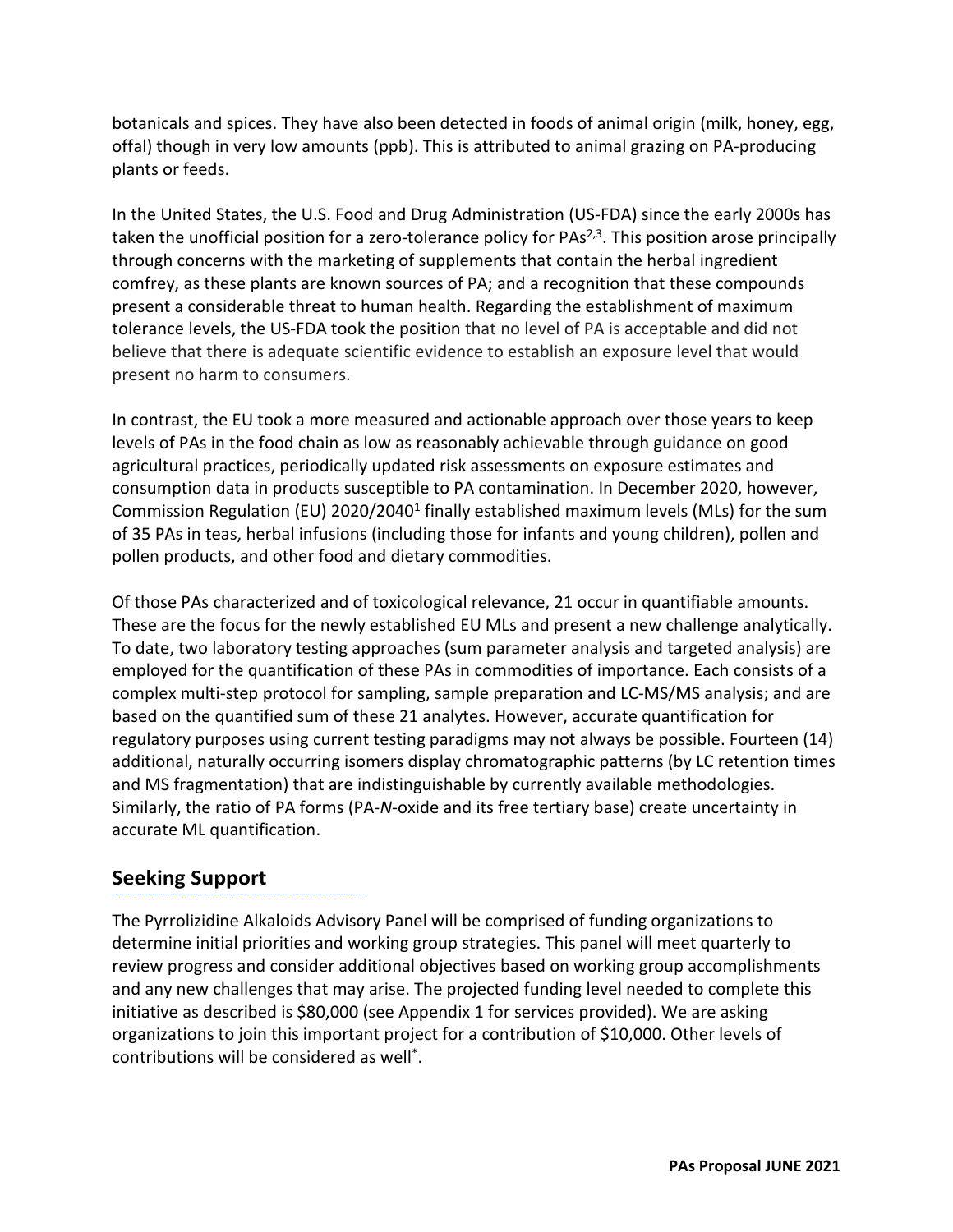## **Benefits for You**

### **Method developers**

- Influence the development of consensus standards, which will be used by AOAC Expert Review Panels to evaluate your candidate methods for possible adoption as AOAC Official Methods of Analysis.
- AOAC Official Methods of Analysis will be the benchmark for trade resolutions, instill consumer confidence, and contribute to consumer safety.

### **Food manufacturers or food distributors:**

- Ensure that project priorities meet your needs through AOAC INTERNATIONAL's unique standard development process,
- Encourage the development of *Official Methods* which provide the highest level of analytical confidence for authenticity claims and detect fraudulent adulteration in priority commodities,
- Provide a validated analytical means needed to meet regional and internationally adopted regulatory requirements,
- Protect producers and consumers alike, maintain the reputation of products and ultimately improve the quality and safety of the food supply, i.e. substantiate the effectiveness of good agricultural collection practices, and support prevention measures and minimize the risk for importers, exporters and finished product producers.

#### **For all:**

- Create much-needed reference methods for PAs of regulatory importance in commodities that do not currently exist,
- Generate reliable data for effective compliance-driven quality control of food materials and products, i.e. through regulatory compliance and surveillance programs designed to monitor prevalence of PAs in raw agricultural commodities and finished botanical products.

\**AOAC will continue to explore a multi-tiered funding schedule to avoid any unintended barrier to the ultimate success of this project and to encourage as many stakeholders to get involved as possible.*

## **CONTACT INFORMATION**

Palmer A. Orlandi, Jr., Ph. D. Chief Science Officer/Deputy Executive Director AOAC INTERNATIONAL 2275 Research Blvd., Suite 300 Rockville, MD 20850 Tel: 301-924-7077; ext. 163 [porlandi@aoac.org](mailto:porlandi@aoac.org) [www.aoac.org](http://www.aoac.org/) 

Alicia Meiklejohn Director, Business Development AOAC INTERNATIONAL 2275 Research Blvd., Suite 300 Rockville, MD 20850 Tel: 301-924-7077; ext. 101 [ameiklejohn@aoac.org](mailto:ameiklejohnrlandi@aoac.org) [www.aoac.org](http://www.aoac.org/)

## **References**

<sup>1</sup> Commission Regulation (EU) 2020/2040 of 11 December 2020 amending Regulation (EC) No 1881/2006 as regards maximum levels of pyrrolizidine alkaloids in certain foodstuffs

https://eur-lex.europa.eu/legal-content/EN/TXT/PDF/?uri=CELEX:3[2](https://wayback.archive-it.org/7993/20170722025637/https:/www.fda.gov/Food/RecallsOutbreaksEmergencies/SafetyAlertsAdvisories/ucm111219.htm)020R2040&from=EN<br><sup>2</sup> https://wayback.archive-

[it.org/7993/20170722025637/https://www.fda.gov/Food/RecallsOutbreaksEmergencies/SafetyAlertsAdvisories/uc](https://wayback.archive-it.org/7993/20170722025637/https:/www.fda.gov/Food/RecallsOutbreaksEmergencies/SafetyAlertsAdvisories/ucm111219.htm) [m111219.htm](https://wayback.archive-it.org/7993/20170722025637/https:/www.fda.gov/Food/RecallsOutbreaksEmergencies/SafetyAlertsAdvisories/ucm111219.htm)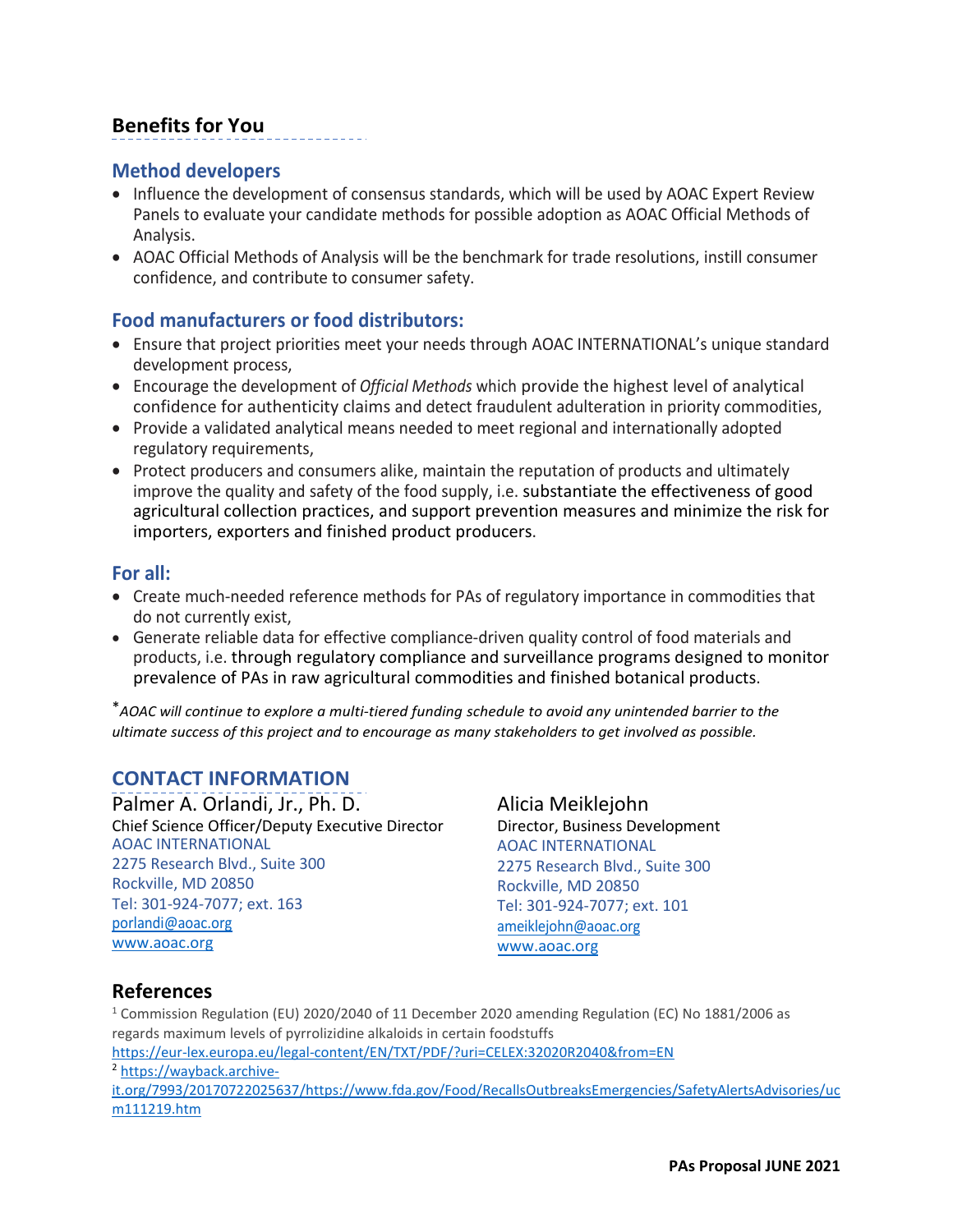## **APPENDIX 1**

**The base fee per Working Group is \$80,000 USD and includes:**

- *Advisory Panel Meetings. AOAC will hold an Advisory Panel Meeting to identify renowned subject matter experts and to identify additional key authorities and experts to participate on AOAC working groups.*
- *AOAC Stakeholder Meeting. Working Group Chairs will present the Working Group launch presentation and the stakeholders will refine fitness for purpose.*
- *AOAC Working Group Meetings. The Working Groups will hold a series of teleconferences, as needed, to complete the draft SMPR(s).*
- *AOAC Stakeholder Meeting. Working Group Chairs will present draft SMPRs for approval by the stakeholders. Stakeholders will deliberate and reach consensus on and thereby approve a final version of the SMPR(s).*
- *Publication Costs. SMPR(s) approved by the stakeholder community will be published in A*OAC venues (i.e., *Official Methods of Analysis of AOAC INTERNATIONAL* and AOAC website).
- *Training and education materials/webinar(s) for method developers.*

#### **Additional Fees (as applicable):**

- [1](#page-3-0). Application Fees for *Official Methods<sup>SM</sup>* Review \$35,000 USD per method<sup>1</sup>:
	- Includes recruitment of Expert Review Panel (ERP) Members (Volunteer Experts),
	- Includes Preparation and Review of Methods for Review,
	- Includes ERP Orientation and Facilitating ERP Meetings,
		- $\circ$  Initial in-person meeting and, if methods are adopted, maintenance of ERP over the two (2) year method tracking period,
	- Includes ERP review of Method Modifications during the 2-year tracking period,
	- Includes Publications of methods and method manuscripts.
- 2. Application Fees for Modifying or Extending an Official Method of Analysis \$10,000 per method:
	- Includes Preparation and Review of Methods for Review,
	- Includes ERP Orientation and Facilitating ERP Meetings,
		- o Initial in-person meeting and if methods are adopted, maintenance of ERP over the two (2) year method tracking period,
	- Includes ERP review of method during the 2-year tracking period, if required
	- Includes Publications of methods and method manuscripts.

#### **Optional Enhancements (per method):**

<span id="page-3-0"></span><sup>1</sup> Base application fee. AOAC Organizational Member discounts may apply.